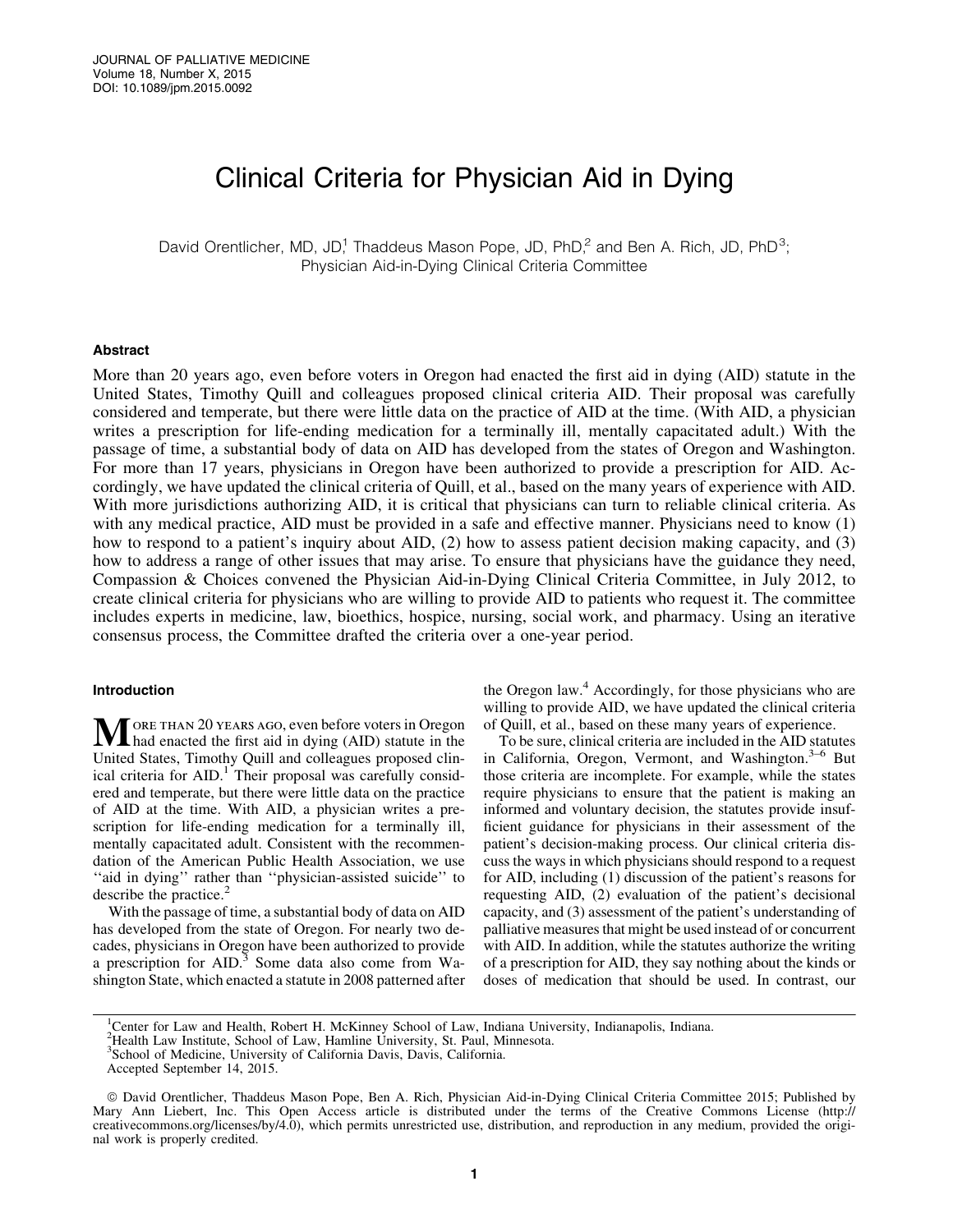criteria provide specific recommendations for the prescriptions that physicians should write and the steps that patients should take in preparing their medication for ingestion.

Not only are statutory criteria incomplete in the states that have them, but criteria are wholly absent in other states. AID has been recognized as legitimate by courts in Montana and New Mexico.<sup>7,8</sup> But, like the supreme courts of Colombia and Canada, those courts did so without issuing any guidelines, other than the requirement that patients be mentally capacitated adults who are terminally ill and able to selfadminister the medication.<sup>9,10</sup> Courts in several other states also could decide that no state law prohibits AID (as the Montana Supreme Court did) or that the state constitution guarantees a right to the practice (as found by a New Mexico trial court). Several such lawsuits were filed in early  $2015$ .<sup>11</sup> While AID remains ethically controversial, the pace of legalization is accelerating. Between January and September 2015, more than 25 state legislatures considered bills to authorize  $AID$ .<sup>12</sup>

With more jurisdictions authorizing AID, it is critical that physicians can turn to reliable clinical criteria. As with any medical practice, AID must be provided in a safe and effective manner. Physicians need to know (1) how to respond to a patient's inquiry about AID, (2) how to assess patient decision making capacity, and (3) how to address a range of other issues that may arise.

To ensure that physicians have the guidance they need, Compassion & Choices (the nation's oldest and largest nonprofit organization working to improve care and expand choice at the end of life [EOL]) convened the Physician Aidin-Dying Clinical Criteria Committee, in July 2012, to create clinical criteria for physicians who are willing to provide AID to patients who request it. The committee includes experts in medicine, law, bioethics, hospice, nursing, social work, and pharmacy. Using an iterative consensus process, the committee drafted the criteria over a one-year period. The criteria draw upon over 25 combined years of extensive documentation and data collection from AID in Oregon and Washington, with the goal of supporting optimal patient care at EOL. Some statutory provisions impose requirements that are not necessary from a clinical perspective, so are not included. The full version of the clinical criteria can be found online. In the remainder of this article we provide a summary. (See online supplementary material at www.liebertpub.com/ jpm.)

## Responding to Requests for AID

AID may be provided only to eligible patients—those with an incurable condition that will likely result in death within six months (or within a "relatively short time").<sup>13</sup> The patient also must be an adult resident of the state and possess the capacity to make major medical decisions.

A patient's request for AID must receive prompt evaluation. Physicians should explore the physical, psychological, spiritual, financial, and social issues influencing the request.<sup>14</sup> The criteria include examples of questions that the physician may use to do this. The goals are (1) to deter any premature action by the patient, (2) to establish whether a request reflects decisional capacity and freedom from external pressure, and (3) to ensure that the patient is considering alternatives to AID. It is important that the physician identify patient concerns that could be addressed without AID. AID must reflect a considered and voluntary choice by the patient.

If the physician is concerned that a mental health condition may be impairing the patient's judgment or decisional capacity, the physician should refer the patient to a licensed psychiatrist or clinical psychologist for evaluation. A number of mental health screening assessments are available for physicians to use in the office. For example, the Patient Health Questionnaire (PHQ-9) is a validated instrument for detecting and diagnosing depression.<sup>15</sup>

# Ensuring Informed Consent

Studies show that few patients understand all their EOL options.16 Therefore, when a patient requests AID, the physician ought to explore with that patient the full range of EOL care available. First, patients should understand alternatives to hastening death: (1) hospice care and (2) aggressive management of symptoms, including deep sedation. Indeed, these two possibilities should be discussed with all patients in the terminal phase of disease. Patients who ask about AID should be referred for hospice care if they are not already enrolled. Furthermore, whenever feasible, the physician should obtain a second opinion from an experienced physician who ideally has palliative care experience. It is personally, professionally, and legally valuable for the physician to obtain this validation and confirmation. But in the exceptional cases in which it is infeasible to obtain a second opinion, that infeasibility should not preclude patient access to AID.<sup>17</sup>

Second, those patients who want to bring about a peaceful death at the time of their choosing should also understand that they may choose among several alternatives to AID: (1) discontinuing life-prolonging treatment, (2) palliative sedation to unconsciousness when indicated, and (3) voluntarily ceasing to eat or drink.18 The physician must assure the patient that that care will be provided to relieve any associated distress.

Physicians ought to encourage the patient both (1) to include family members in the patient's discussions of EOL care with the physician and (2) to discuss EOL planning with close relatives and loved ones. If a terminally ill patient worries that informing a family member would be problematic, the reasons for not informing must be fully explored and understood. Not only must the family make sense of the patient's death (if it occurs), but also the family may have insights into the motivations underlying the AID decision that are not obvious to the physician. It is recommended that a mental health professional or the physician conduct a family meeting to resolve these issues.

Physicians must thoroughly document the elements of an informed request for AID in the patient's medical record. These elements include patient understanding of diagnosis, prognosis, and the alternatives to AID. Physicians should also document that the patient understands (1) the near certainty that ingesting the prescribed life-ending medication will cause death; (2) the possibility that ingesting the medication could cause nausea or vomiting or, rarely, could fail to cause death; (3) that the patient always retains the right to decide against AID; and (4) that the physician is willing to continue caring for the patient and to address subsequent palliative needs, whether or not the patient chooses to take the medication.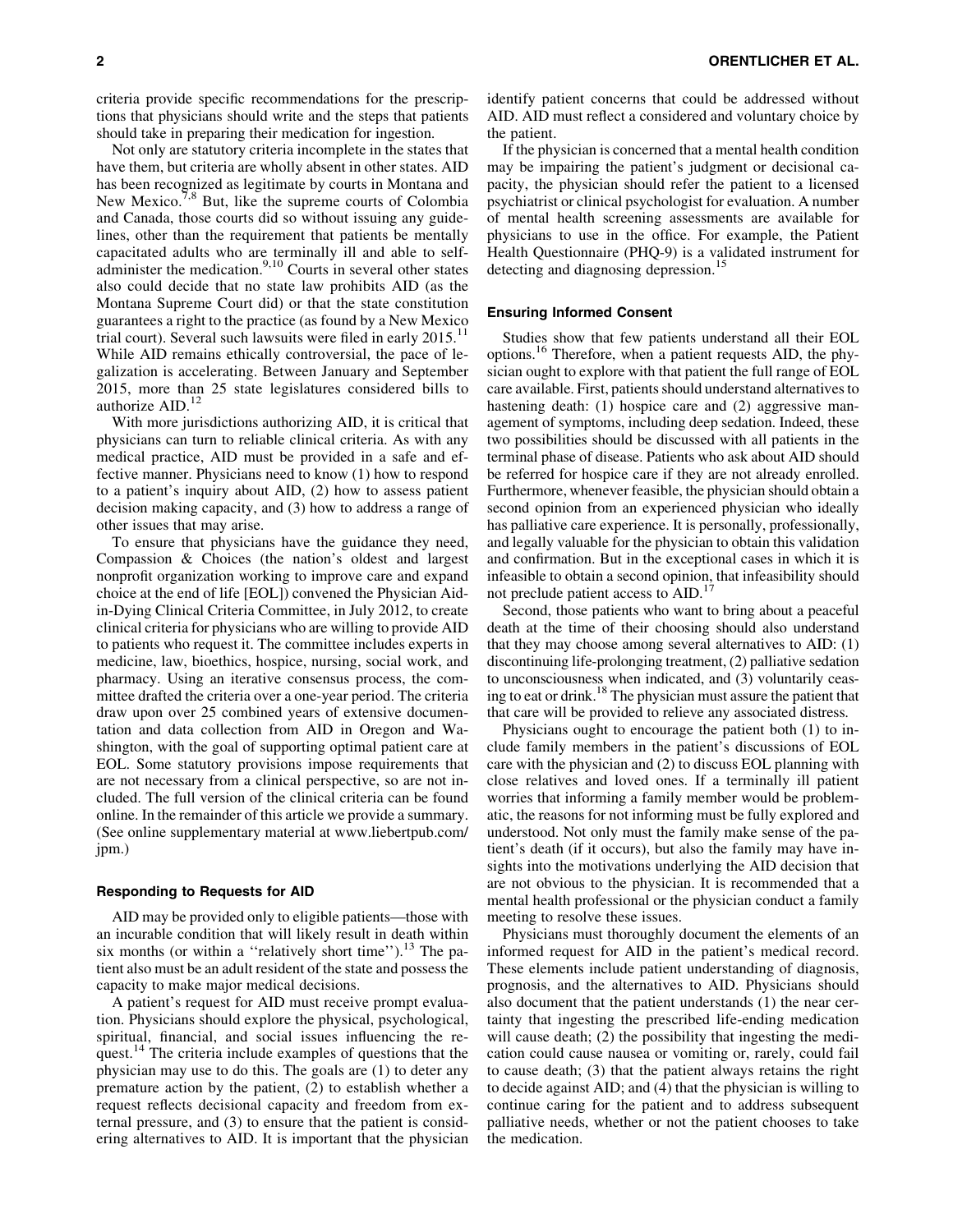# CLINICAL CRITERIA FOR PHYSICIAN AID IN DYING 3

Physicians must also inform patients about the selfadministration requirement for AID. Patients must be capable of taking the medication on their own, usually by drinking from a cup but also by pouring through a feeding tube. Family or others may assist the patient by mixing the medication into a drink.

# Providing a Prescription

Oregon, Washington, and Vermont require a 15-day waiting period between the first request for AID and the writing of a prescription. When a waiting period is not required by state law, physicians may know the patient well enough to determine without difficulty that the request is voluntary, rational, and enduring. If physicians are uncertain about this, they should schedule a follow-up visit in 10 to 15 days to revisit the request. Putting a time buffer between requests and prescription writing generally will clear up any residual doubts. The attending physician also should encourage a meeting with the patient and family together to address any concerns about the patient's request.

Once physicians have written a prescription for life-ending medication, they must alert the patient's pharmacist. This allows the pharmacist to decide whether or not to participate and to have the appropriate medication available for pick-up.

In many cases in which a patient has received a prescription more than one-third in Oregon—the patient never ingests the medication and dies from progression of the terminal illness. But even for these patients, the option of AID is a valuable benefit. These and other AID patients realize an improvement in their quality of life from the sense of control that comes with mere receipt (not ingestion) of the prescription.<sup>19</sup>

#### End-of-Life Medication Procedure

The medication protocol is a two-step procedure. First, the patient takes an antiemetic (e.g., metoclopramide or ondansetron). Forty-five to sixty minutes later, the patient ingests 9 g of a short-acting barbiturate (e.g., secobarbital or pentobarbital). The powdered barbiturate is mixed with a half cup of water into a slurry and consumed. The barbiturate must be consumed quickly, within 30 to 120 seconds. Otherwise, the patient may fall asleep before ingesting an effective dose. The patient may then drink juice or other liquid as desired. The patient should not consume fatty foods within four to six hours prior to taking the medication.

Patients may wish to have their physicians present when they take their medication. This ought to remain a matter between patient and physician. It usually is a good idea for family members or friends to be with the patient at the time of ingestion to provide comfort. Indeed, a gathering of family and friends can be a rich experience for all.<sup>20</sup> When a physician is not present, family or friends can notify the patient's physician, hospice, or funeral home of the time of death. Those present should understand that it is not necessary to call 911 when the patient goes into a coma and subsequently dies.

To maintain confidentiality of the patient's EOL decisions, physicians in Oregon and Washington indicate on the death certificate either ''respiratory failure'' or the patient's underlying terminal illness as the immediate cause of death. The manner of death is recorded as ''natural.'' This notation is similar to that used on death certificates following removal of a ventilator.<sup>21</sup>

## Conclusion

Although AID has received legal recognition only since 1997 and only in a few states, the experience to date permits the drafting of clinical criteria to guide physicians when their patients request AID. For physicians who are willing to provide AID, it is important that they be medically knowledgeable doing so. These criteria are designed to provide that knowledge and guidance.

#### **References**

- 1. Quill TE, Cassel CK, Meier DE: Care of the hopelessly ill: Proposed clinical criteria for physician assisted suicide.  $\underline{N}$ [Engl J Med](http://online.liebertpub.com/action/showLinks?pmid=1406842&crossref=10.1056%2FNEJM199211053271911) 1992;327:1380–1384.
- 2. American Public Health Association: Patients' rights to selfdetermination at the end of life. Policy 20086. American Public Health Association, 2008. www.apha.org/advocacy/ policy/policysearch/default.htm?id=1372. (Last accessed October 22, 2015).
- 3. Or Rev Stat §§127.800–127.897.
- 4. Wash Rev Code §§70.245.010-70.245.904.
- 5. Vt Stat Ann Tit 18 §§5281-5292.
- 6. Cal Health & Safety Code  $\S$  $\S$ 443.1–443.22.
- 7. *Baxter v State of Montana,* 224 P.3d 1211 (Mont 2009).
- 8. *Morris v Brandenberg,* D-202-CV 2012-02909 (Bernalillo County, NM 2014); oral argument scheduled, 35,478 (NM 2015).
- 9. Attaran A: Unanimity on death with dignity: Legalizing physician assisted dying in Canada. [N Engl J Med](http://online.liebertpub.com/action/showLinks?pmid=26017821&crossref=10.1056%2FNEJMp1502442) 2015; 372:2080–2082.
- 10. Colombia Corte Constitucional. Complaint of Jose´ Euripides Parra Parra. Sentencia No. C-239/97. 1997.
- 11. *Brody v Harris* (San Francisco County, CA 2015); *Donorovich-Odonnell v Harris* (San Diego County, CA 2015); *Myers v Schneiderman* (New York County, NY 2015); *Hooker v Haslam* (Davidson County, TN 2015).
- 12. Offering a choice to the terminally ill. *The New York Times*, March 14, 2015.
- 13. Mont Code Ann §50-9-102(16).
- 14. Hudson PL, Schofield P, Kelly B, et al.: Responding to desire to die statements from patients with advanced disease: Recommendations for health professionals. [Palliat](http://online.liebertpub.com/action/showLinks?pmid=17060269&crossref=10.1177%2F0269216306071814) [Med](http://online.liebertpub.com/action/showLinks?pmid=17060269&crossref=10.1177%2F0269216306071814) 2006;20:703–710.
- 15. Dunn P, Reagan B (eds); Task Force to Improve the Care of Terminally-Ill Oregonians: *The Oregon Death with Dignity Act: A Guidebook for Health Care Professionals, 2008e*. Portland, OR: The Center for Ethics in Health Care, Oregon Health & Science University, 2008. www.ohsu.edu/xd/ education/continuing-education/center-for-ethics/ethicsoutreach/upload/Oregon-Death-with-Dignity-Act-Guidebook .pdf. (Last accessed October 22, 2015).
- 16. Silveira MJ, DiPiero A, Gerrity MS, Feudtner C: Patients' knowledge of options at the end of life: Ignorance in the face of death. [JAMA](http://online.liebertpub.com/action/showLinks?pmid=11074778&crossref=10.1001%2Fjama.284.19.2483) 2000;284:2483–2488.
- 17. Morrison RS, Meier DE: Palliative care. [N Engl J Med](http://online.liebertpub.com/action/showLinks?pmid=15201415&crossref=10.1056%2FNEJMcp035232) 2004;350:2582–2590.
- 18. Quill TE, Lo B, Brock DW: Palliative options of last resort: A comparison of voluntarily stopping eating and drinking, terminal sedation, physician-assisted suicide, and voluntary active euthanasia. [JAMA](http://online.liebertpub.com/action/showLinks?pmid=9403426&crossref=10.1001%2Fjama.278.23.2099) 1997;278:2099–2104.